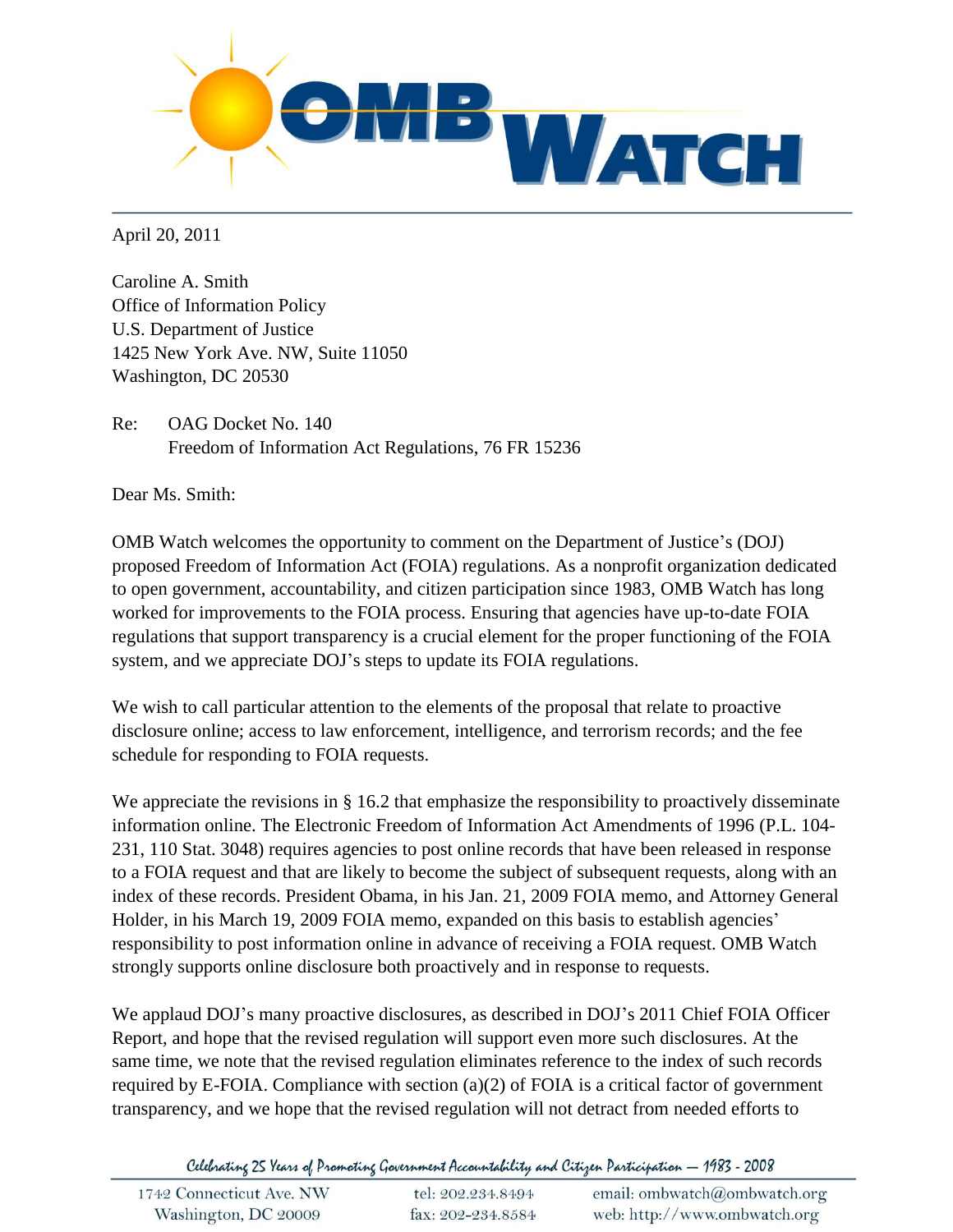continually improve the indexing and usability of information proactively disclosed. We further suggest that DOJ explore posting online all responses to FOIA requests that were not jointly made under the Privacy Act, a practice that the Department of Defense has begun to implement and that was recommended in *Moving Toward a 21st Century Right-to-Know Agenda*, a 2008 report by OMB Watch and other transparency advocates.

In addition, we have concerns about the proposed revision to  $\S 16.4(a)$ , which appears to deviate from the statute. The proposed revision states that records subject to 5 U.S.C. 552(c) "*shall* not be considered responsive to a request" (emphasis added). However, the statutory language states that the agency "*may* treat the records as not subject to the requirements of this section" (emphasis added). The regulation thus appears to foreclose the possibility of the agency exercising its discretion to disclose the records. This would seem to contravene the intent of Attorney General Holder's FOIA memo, which states that "an agency should not withhold records merely because it can demonstrate, as a technical matter, that the records fall within the scope of a FOIA exemption." OMB Watch urges you to reword the provision to use "may not" rather than "shall not" and restore the flexibility envisioned in the statute and by Attorney General Holder.

Finally, we object to some of the fee changes in the proposed regulation. OMB Watch strongly supports minimizing the fees charged to FOIA requesters and charging no more than the actual cost of fulfilling the request. We appreciate the changes in § 16.10(c)(2) and § 16.10(d)(4), reducing the cost of copies and increasing the minimum amount for which a fee will be charged. However, we are concerned about the revisions to personnel costs in § 16.10(c)(1)(ii). These changes would replace charges per quarter hour of \$4.00 for clerical personnel, \$7.00 for professional personnel, and \$10.25 for managerial personnel with a new fee structure of \$13.00 for administrative personnel and \$16.50 for professional personnel.

These changes could increase fees by as much as \$36 per hour, an increase of 225 percent. This extraordinary increase could unduly increase the burden on requesters and result in some requestors withdrawing requests because of the high cost associated with fulfilling it. Surprisingly, these fees are not comparable to recent fee changes conducted by other agencies. In the FOIA regulations adopted on April 5, 2011, by the Administrative Conference of the United States (76 FR 18635), the agency sets fees per quarter hour at \$5.00 for clerical personnel, \$10.00 for professional personnel, and \$15.00 for managerial personnel. DOJ should explain its calculations and reduce the proposed fee increase to be more in line with lower fees used by other agencies.

OMB Watch appreciates the opportunity to comment on DOJ's proposed FOIA regulations.